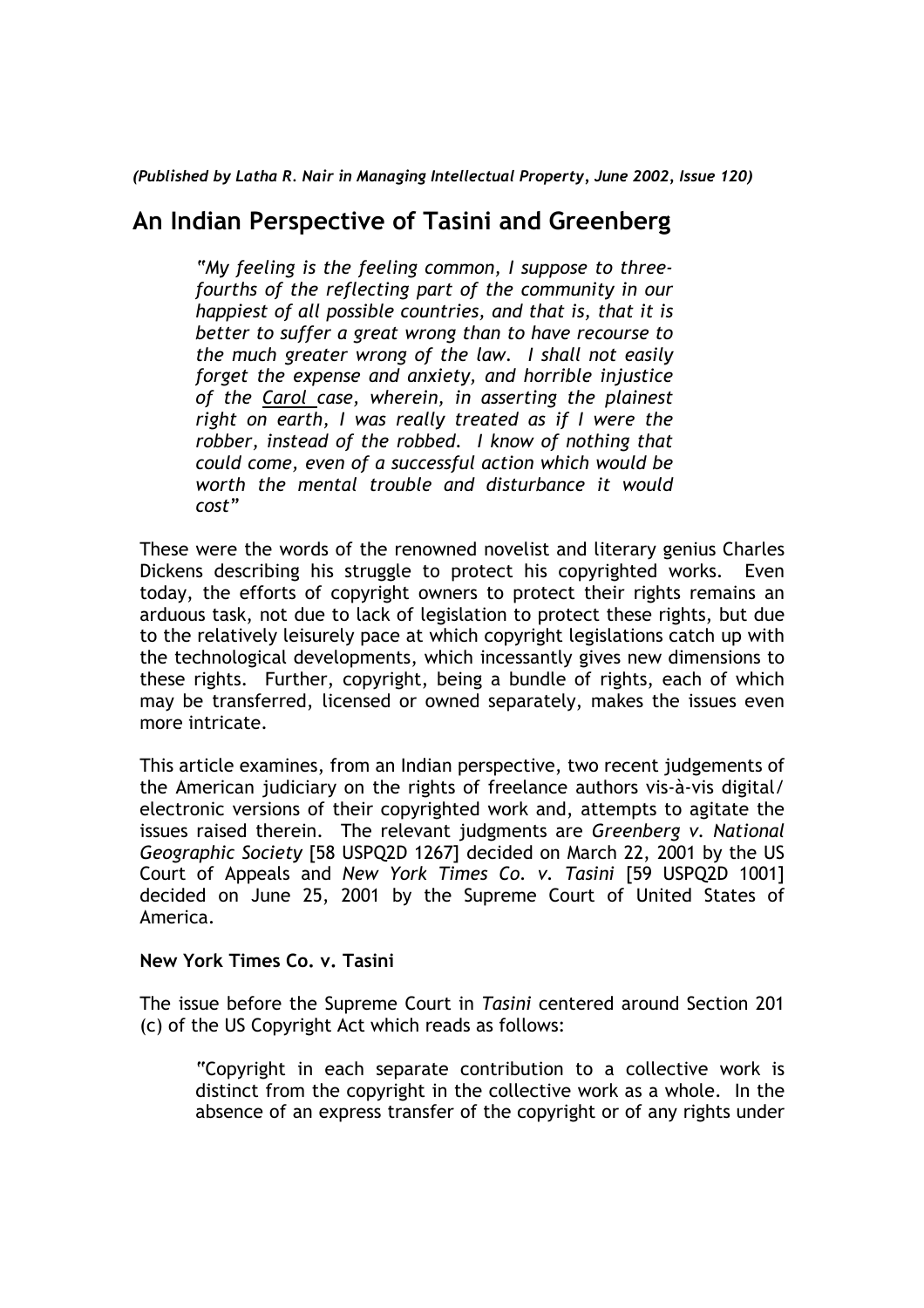it, the owner of the copyright in the collective work is presumed to have acquired only the privilege of reproducing and distributing the contribution as part of that particular collective work, any revision of that collective work and any later collective work in the same series."

Absent a contract, the owner of a collective work such as a newspaper or magazine publisher in the United States, therefore, possesses a mere privilege to reproduce a freelance author's contribution:

- (i) as part of that collective work, which is the newspaper or magazine;
- (ii) any revision of such collective work; or
- (iii) any later collective work in the same series

Section 201 (c) of the Act was introduced in the 1976 amendment of the US Copyright Act. Prior to 1976, a freelance author had copyright in her contribution to a newspaper or magazine only when the article was printed with a copyright notice in the author's name. However, publishers who had superior bargaining powers declined to print such notices. The option for the author to assign only the right of publication in the newspaper or magazine was barred by the doctrine of copyright indivisibility. The author's copyright was, therefore, under peril. The law prior to 1976 thus compelled an author to transfer her entire copyright to the publisher of a collective work. Whereas 201 (c), introduced by the 1976 amendment, creates the opposite incentive, wherein, in the absence of an agreement to the contrary, the publisher acquires from the author only the three privileges mentioned above.

The litigation was initiated by six freelance authors (the Authors) regarding the contributions they made under contract to the three print periodicals – two newspapers and one magazine – namely, New York Times, Newsday and Sports Illustrated respectively (the Print Publishers). The contracts between the Authors and the Print Publishers in no instance secured consent to placement of their works in an electronic database. During the period between 1990 and 1993, they wrote 21 articles (the Articles) which became the subject matter of the dispute. The Authors had registered copyright in each of these articles and the Print Publishers had registered collective work copyrights in each periodical edition in which these articles originally appeared.

Print Publishers had license agreements with two computer database companies namely LEXIS/NEXIS and UMI. Under the agreements, the Print Publishers regularly provided LEXIS/NEXIS with a batch of all the articles published in each periodical edition. LEXIS /NEXIS was licensed to use the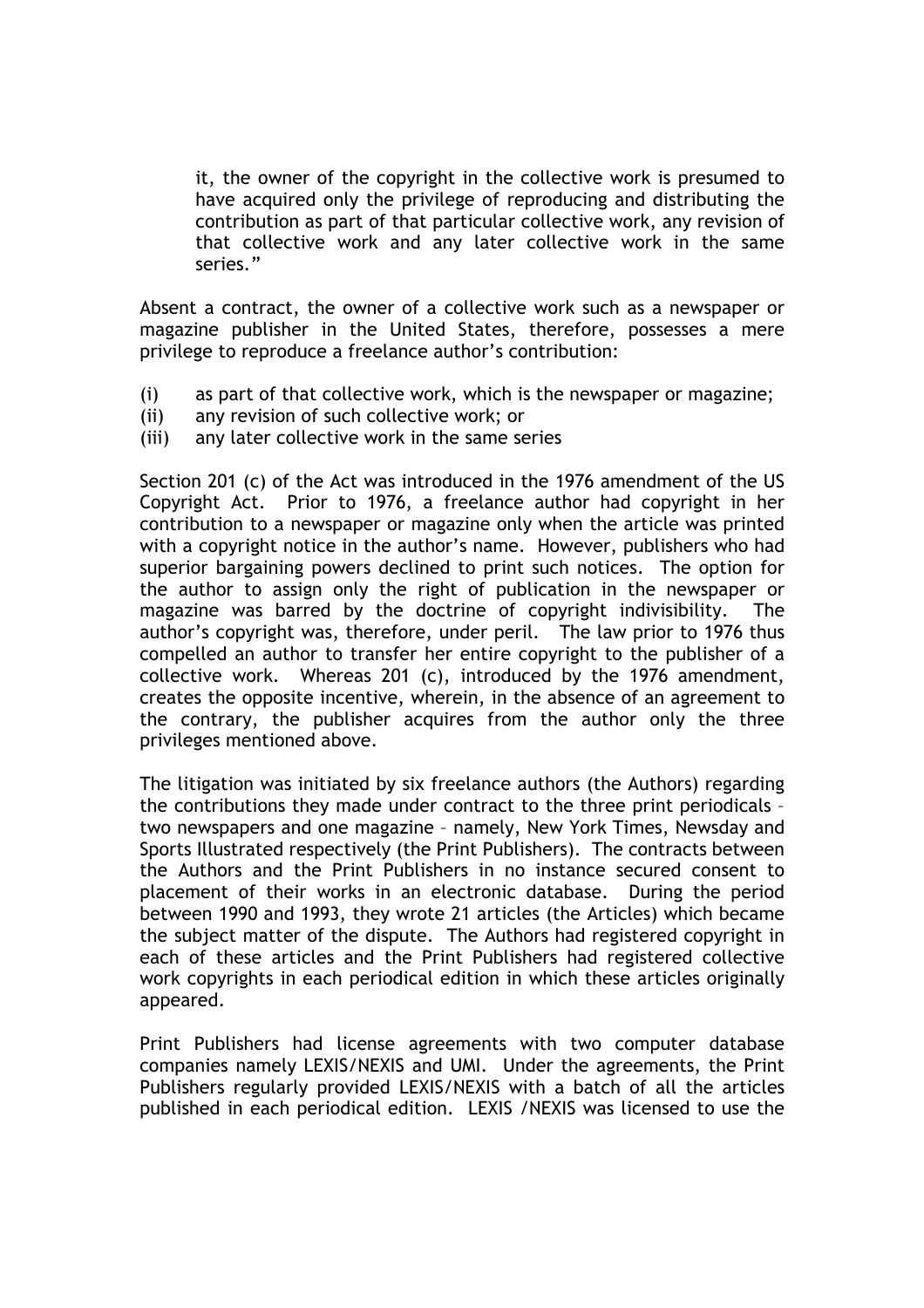text of the articles appearing in the three periodicals whereby they could copy and sell any portion of the texts. The consent of the Authors was not taken into account by these licenses.

Subscribers to LEXIS/NEXIS, accessing the system through a computer, may search for articles by author, subject, date, publication, headline, key term, words in text or other criteria. Responding to a search command, LEXIS/NEXIS scans the data base, and informs the user of the number of articles that meets the user's search criteria. The display of each article includes the print publication, date, section, initial page number, headline or title and author. Each article, when viewed, appears as a separate, isolated "story" – without any visible link to the other stories originally published in the same newspaper or magazine edition.

The New York Times also had licensing agreements with University Microfilms International (UMI), authorizing reproduction of its materials on two CD-ROM products, namely, the New York Times OnDisc (NYTO) and General Periodicals OnDisc (GPO). Articles appear in NYTO in essentially the same way they appear in LEXIS/NEXIS. However, GPO is an image-based, rather than a text based system. It shows each article exactly as it appeared on printed pages, complete with photographs, captions, advertisements and other surrounding materials. Articles are accessed through NYTO and GPO much as they are accessed through LEXIS/NEXIS.

In their action, the Authors alleged that their copyrights were infringed when, as permitted and facilitated by the Print Publishers, LEXIS/ NEXIS and UMI ("the Electronic Publishers" hereafter) placed the Articles in the LEXIS/ NEXIS, NYTO and GPO databases ("the Databases" hereafter). The Print Publishers and the Electronic Publishers in their defense relied upon the reproduction and distribution privilege accorded to collective work copyright owners under Section 201 (c) of the US Copyright Act.

The District Court upheld the defense under 201 (c) and held that the Databases reproduced and distributed the Authors' works "as part of …. [a] revision of that collective work" to which the Authors have first contributed. It pointed out that to qualify as "revisions" the works need only "preserve some significant original aspect of the collective works – whether an original selection or an original arrangement", and this criterion was met because the Databases preserved the Print Publishers' "selection of articles" by copying all of the articles originally assembled in the periodicals' daily or weekly issues. The Court further observed that the Databases highlighted the connection between the articles and the print periodicals by showing for each article not only the author and periodical, but also the print publication's particular issue and page numbers.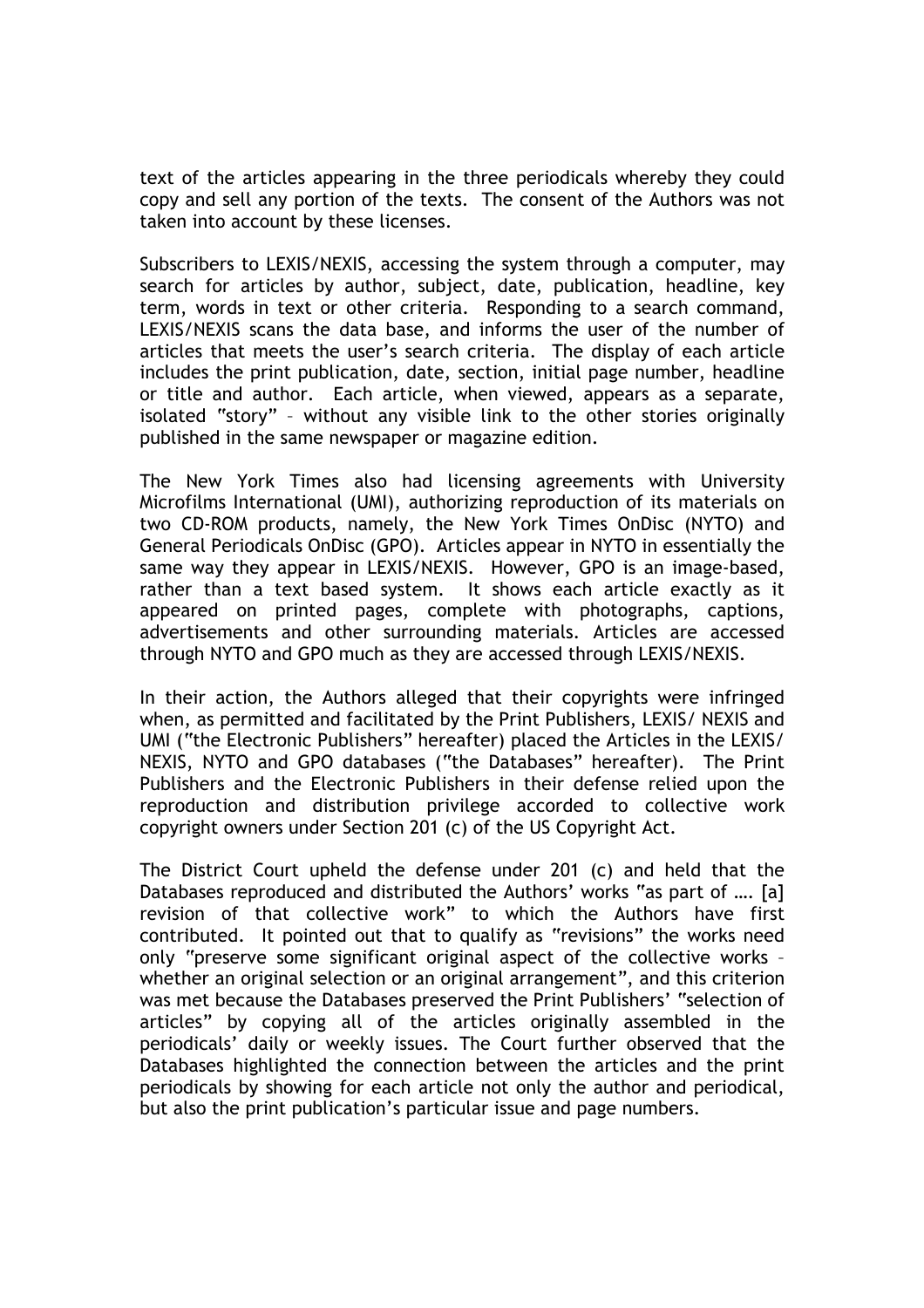On appeal, the US Court of Appeals Second Circuit reversed the findings and held as follows:

- (i) The Databases were not among collective works and specifically, were not "revisions" of the periodicals in which the Articles first appeared;
- (ii) Just as 201 (c) does not "permit a publisher to sell a hard copy of an author's article directly to the public even if the publisher also offered for individual sale all of the other articles from the particular edition", it [Section 201 (c)] does not allow a publisher to achieve the same goal indirectly through computer databases. By providing multitudes of "individually retrievable" articles, the Databases effectively achieved this result; and
- (iii) The databases may be described as containing new anthologies of innumerable editions or publications, but do not qualify as "revisions"

The Print Publishers appealed to the Supreme Court which affirmed the findings of the Court of Appeals. The findings of the Supreme Court are summarized as follows:

- (i) The Databases do not reproduce and distribute the Articles as part of a collective work mentioned under 201 (c);
- (ii) Essentially 201 (c) adjusts a publisher's copyright in a collective work to accommodate a freelancer's copyright in his contribution to the collective work. If the publisher's contention that the privilege under 201 (c) is available to them were to be accepted, it would diminish the Author's exclusive rights in the Articles.
- (iii) The databases do not reproduce and distribute the article "as part of " either the original edition or a "revision" of that edition since they present the articles to the users clear of the context in which they originally appeared. When a user conducts a search, each article appears as a separate item in the search. In LEXIS/ NEXIS and NYTO an article appears to the user without the graphics, formatting or other articles with which the article was originally published. In GPO the article appears with the other materials published on the same page but without any material published on other pages of the original periodical. Hence, the Databases amount to reproduction and distribution of individual articles and cannot be called as "revisions" of the collective works.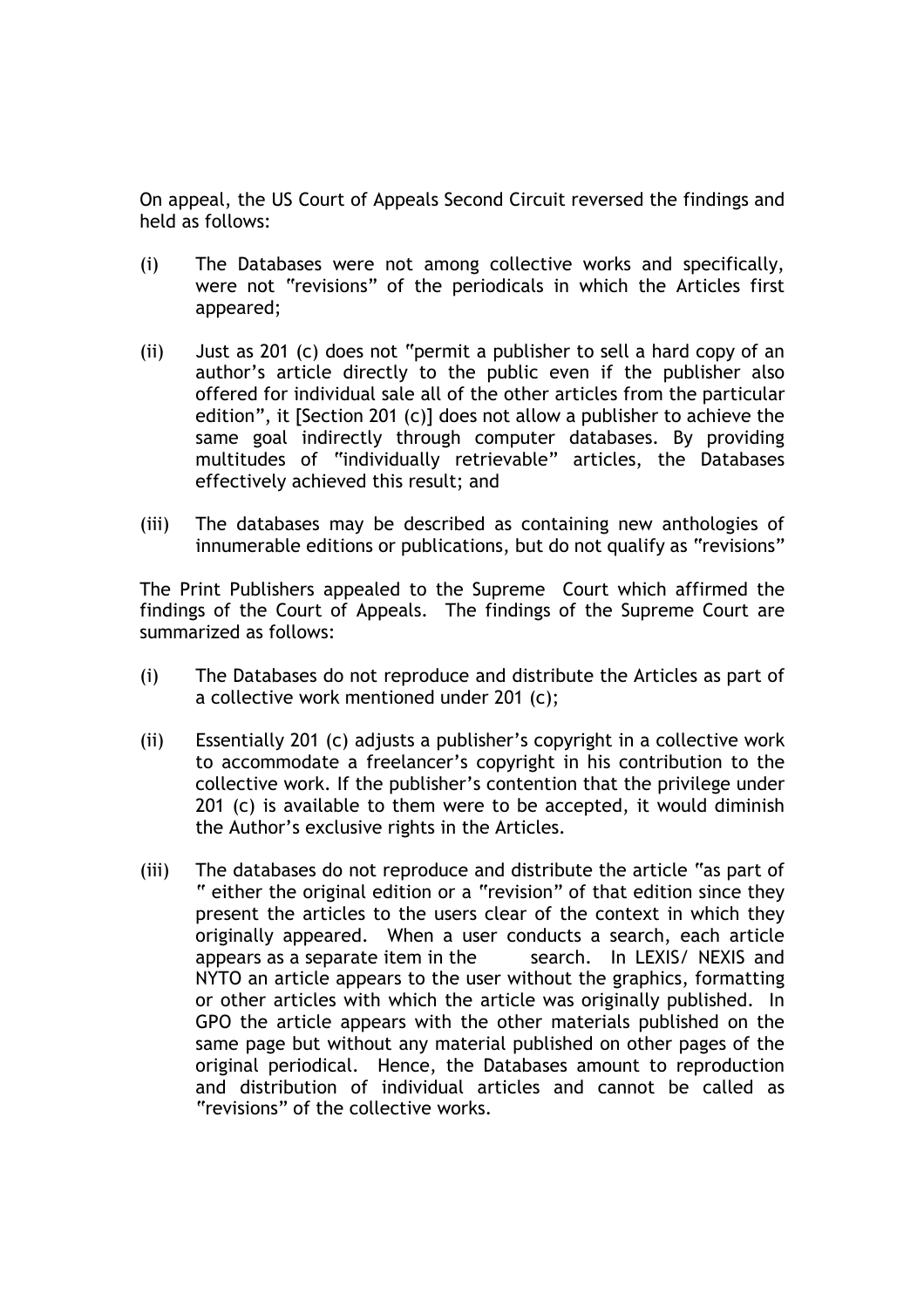- (iv) The database's reproduction and distribution of individual articles, simply as individual articles, would invade the core of the Author's exclusive rights. Further, the fact that the databases store and retrieve articles separately overrides Authors' exclusive right to control the individual reproduction and distribution of each article.
- (v) The Print Publishers' contention is that a person can manipulate the database to produce a non-infringing document by generating search results consisting entirely of articles from a particular periodical edition. This does not mean that the database is not infringing. Under 201 (c) the question is not whether a user can generate a revision of a collective work from a database, but whether the database itself perceptibly presents the author's contribution as part of a revision of the collective work. That result is not achieved by these databases.

Based on the above findings, the Supreme Court, held that the Electronic Publishers infringed the Authors' copyrights by reproducing and distributing the Articles in a manner not authorized by the Authors and not privileged by S. 201 (c). Further, the Print Publishers infringed the Author's copyrights by authorizing the Electronic Publishers to place the Articles in the Databases and by aiding the Electronic Publishers in that endeavor.

Out of the nine judges, Justices, Stevens and Breyer dissented from the majority opinion. The dissenting judges observed that the Publication of the Authors' works in the Electronic databases is nothing more than reproduction and distribution of the contribution as part of revisions of the original collective works and that a collection of works corresponding to a single edition of a periodical, standing alone, constitutes a revision of that single edition. The dissenting opinion pointed out that one of the hallmarks of copyright policy is the principle of media neutrality and, therefore, the conversion of the text of the overall collective work to separate electronic files should not by itself decide the question of infringement. The dissenting judges felt that the Court appears to back away from the principles of media neutrality when it criticizes the inability of the electronic publishers to reproduce the article in the very same position. They went to the extent of observing that it is up to the user in each case to decide whether to employ the publisher's product in a manner that infringes either the publisher's or the authors' copyright. And to the extent that the user's decision to make a copy of a particular article violates the authors' copyright in that article, such infringing third party behavior should not be attributed to the Database.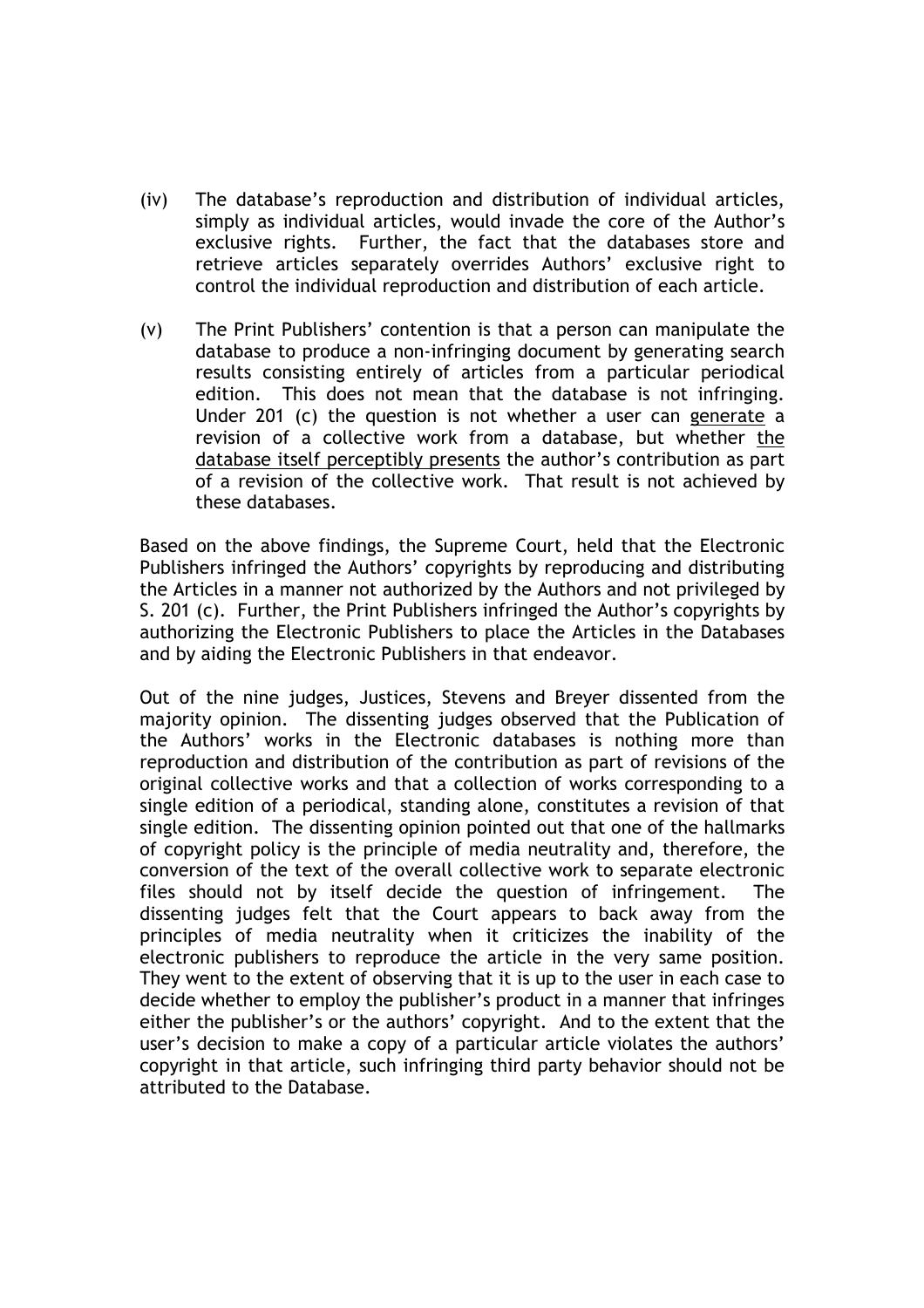The majority's decision was criticized by the dissenting judges as unnecessarily subverting the fundamental goal of copyright, which is dissemination of information to the public, in favor of a "narrow focus" on authorial rights. The decision, they observed, has the effect of forcing electronic archives to purge freelance pieces from their databases.

#### **Greenberg v. National Geographic Society**

*Greenberg* was decided before the Supreme Court decision on *Tasini* was pronounced. Like in *Tasini*, in *Greenberg* also the issue was centered on Section 201 (c).

National Geographic Society ('Society') is one of the world's largest nonprofit scientific and educational organizations and is responsible for the publication "National Geographic Magazine ('Magazine'). Jerry Greenberg was one of the many freelance photographers hired by the Society on an independent-contractor basis to complete specific assignments. During the period from 1962 to 1990, Greenberg completed 4 photographic assignments for the Society. At the relevant date of the action, the copyright in all the four assignments belonged to Greenberg.

In 1996, the Society, in collaboration with Mindscape Inc., began the development of a product called "The Complete National Geographic" ("CNG"), which is a 30 CD-ROM library that collects every issue of the Magazine from 1888 to 1996 in digital format. CNG has three components which are relevant to the decision: (i) the moving covers sequence ('Sequence'); (ii) the digitally reproduced issues of the Magazine themselves ("Replica"); and (iii) the computer program that serves as the storage repository and retrieval system for the images ('Program').

To elaborate, the Sequence is an animated clip that plays automatically when any disc from the CNG library is activated. The clip begins with the image of an actual cover of a past issue of the magazine, which, overlappingly fades into the image of another cover, pauses on that cover for approximately one second, and then fades into another cover image, and so on, until ten different covers have been displayed. One of the images used in the Sequence was a picture of a diver taken by Greenberg in 1962.

The Replica consists of a reproduction of each magazine converted into digital format through a process of scanning each cover page of each issue into a computer. A user of the CNG will, therefore, see on his computer, the Magazine as it appeared in the original paper copy of the Magazine. Although the user can print a page, there is no provision for editing the pages or separating the photographs in any way.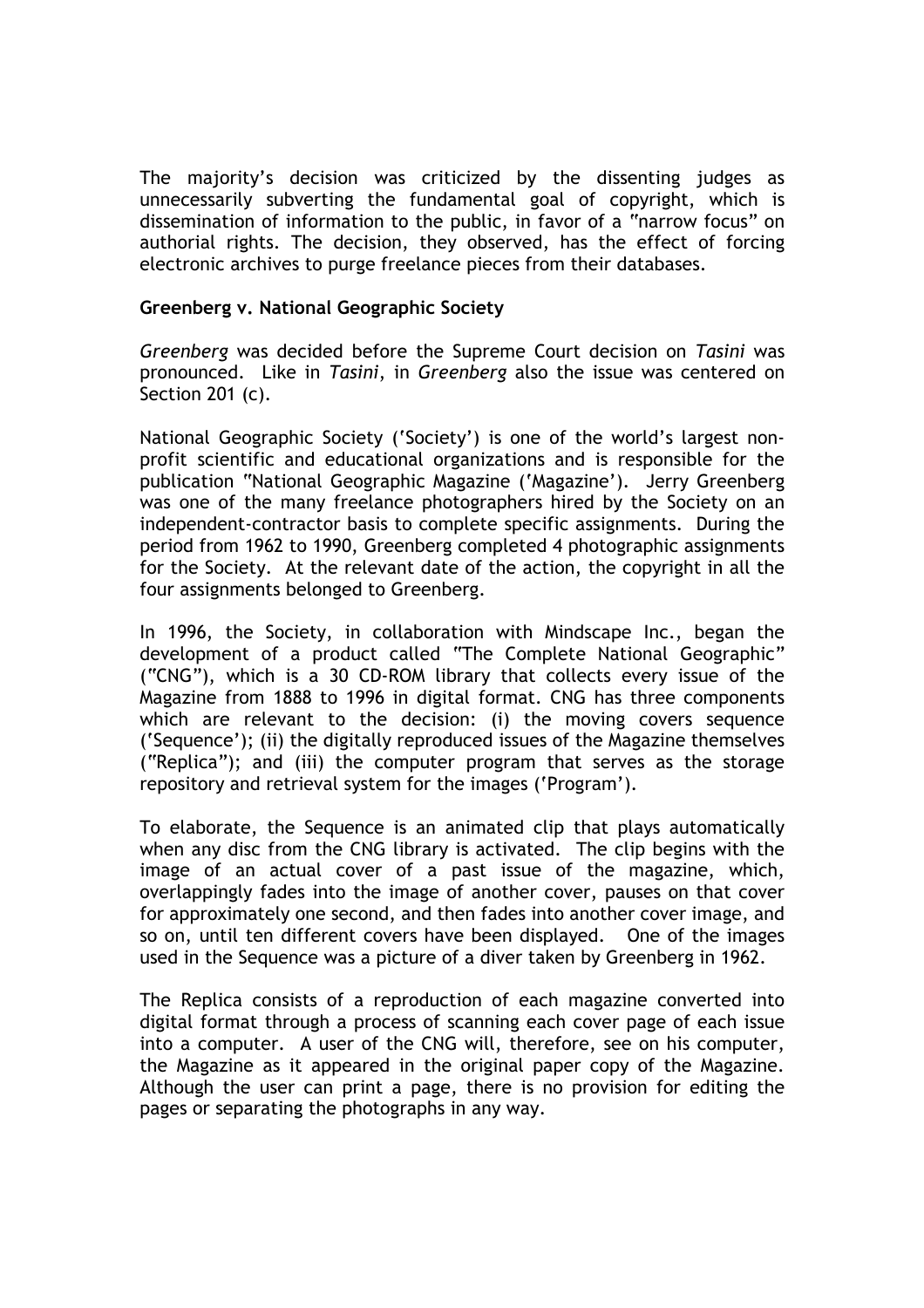The Program is that which enables a user to select, view and navigate through the digital pages of the Replica on the CD-ROM. Without the Program, the Replica could still be stored in a CD-ROM, but individual pages of the Magazine would not be efficiently accessible to the user of the CNG.

The Society applied for copyright registration of CNG as a new 'derivative work'. On the registration form, the Society indicated that the "nature of authorship" included photographs, text and an 'introductory audiovisual montage. No reference was made to, nor was there any disclosure of, the copyrightable Program or the two pre-existing copyrightable sub-programs that it incorporates, all of which are also components of the CNG.

Greenberg sued the Society, National Geographic Enterprises and Mindscape for five counts of copyright infringement, two of which are relevant here: count III addressed the Society's reuse of Greenberg's photographs in the CNG and count V specifically addressed the use of his diver photograph in the Sequence. Society raised the defense under 201 (c) and argued that since it owned the copyright in the original issues of the Magazine in which the photographs appeared it had the privilege under 201 (c) to reproduce and distribute Greenberg's photographs in the CNG. The District Court relied on the opinion of the District Court in *Tasini v. New York Times Co*  (which was the prevailing opinion at the time this case was decided and before it was reversed by the US Supreme Court) and held that the CNG constituted a "revision" of the paper copies of the Magazine and, therefore, the acts of the Society fell within the privilege conferred under Section 201 (c). Greenberg Appealed as to counts III and V.

Before the appellate court, the Society argued that its use of Greenberg's photographs constitutes a "revision" of the Magazine, referring to the CNG as the compendium of over 1200 independent back issues. The appellate court felt that although one could assume for the sake of argument that the privilege under 201 (c) embraced the Replica portion of the CNG, it would be difficult to stretch the phrase "that particular collective work" to encompass the Sequence and the Program as well. The clause permits a publisher to reprint a contribution from one issue in a later issue of its magazine, or reprint an article from an older edition of an encyclopedia to a newer revision of it. The language of the section as clarified in the legislative discussions of the Congress shows that *the publisher could not*  revise the contribution itself or *include it in* a new anthology or *an* entirely different magazine or *other collective work*. Under these circumstances, the appellate court felt that the CNG is an *other collective work* composed of the Sequence, the Replica and the Program. However it also pointed out that common-sense copyright analysis compels the conclusion that the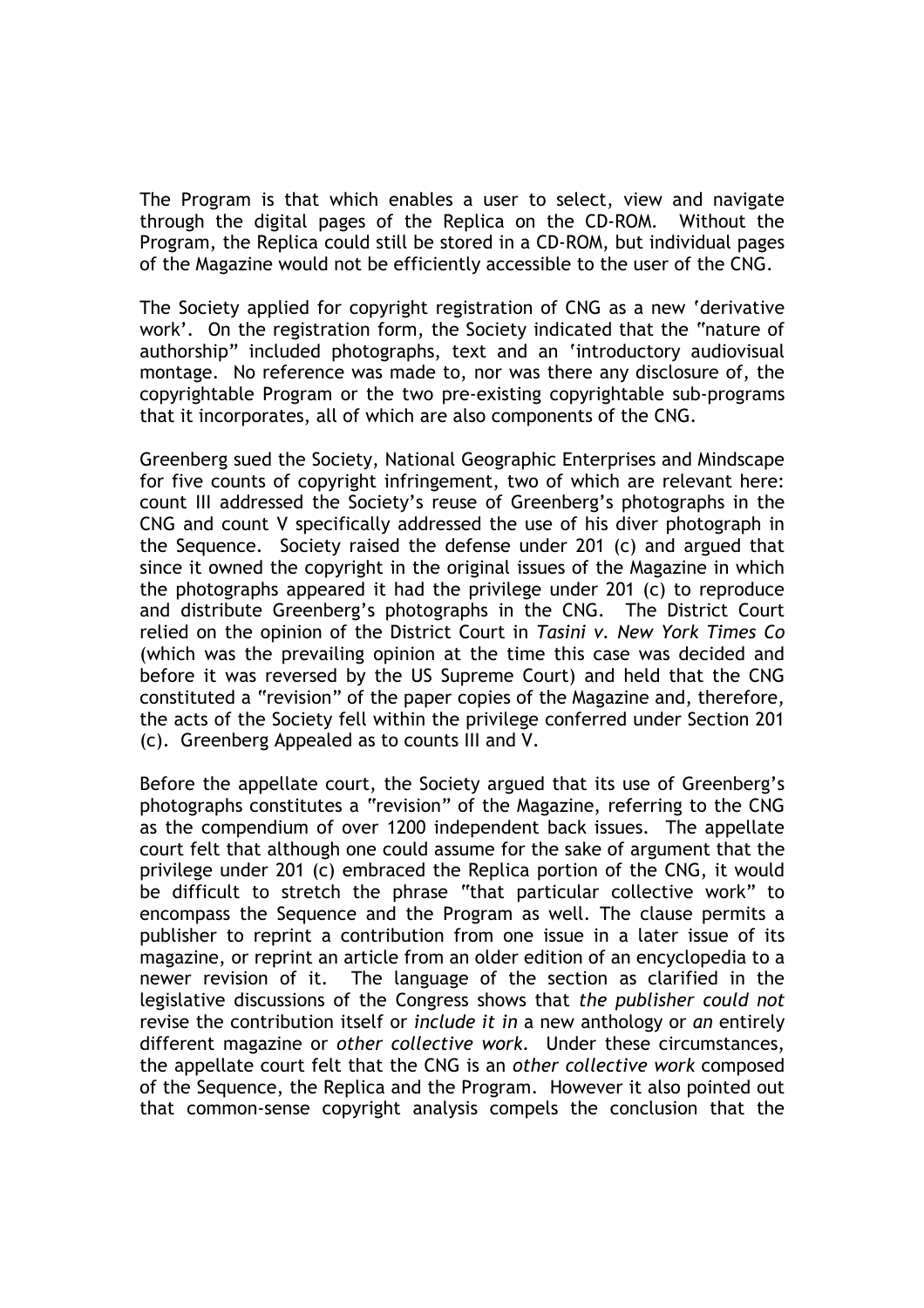Society in collaboration with Mindscape, created a new product, in a new medium for a new market that transcends any privilege of revision or other mere reproduction envisioned in Section 201 (c). The Society had itself admitted to the fact that it is a new work, while responding to the question in the copyright registration form, "Has registration of this work, or for an earlier version of this work, already been made in the Copyright office?", by stating "No".

The Court observed that in creating a new work the Society forfeited any privilege that it *might* have enjoyed with respect to only one component thereof, namely the Replica. The Court used the expression *might* because a persuasive argument can be made that when the Replica portion of the CNG was created by converting text into digital format, the statutory definition of 'derivative work' was not satisfied. In order to qualify as a derivative work the resulting work after transformation must qualify as an original work of authorship. Thus a mere electronic digital reproduction that represents the Replica may not qualify as a derivative work (being a mere reproduction of the original magazines), and thus not violate Greenberg's exclusive right to prepare derivative works (being a new work and not part of the assignment in favour of the Magazine). In any event, the court found that in the present case it was far more than a mere reproduction in another medium.

As regards the Sequence and its unauthorized use of Greenberg's diver photograph, the appellate court found in favour of Greenberg and held that the Society infringed upon his exclusive rights to prepare derivative works based upon his copyrighted photograph because:

- (i) it transformed Greenberg's work into a moving visual sequence that morphs one into the other; and
- (ii) it repositioned Greenberg's photograph from a horizontal presentation of the diver into a vertical presentation.

Manifestly, the court held, this Sequence, an animated, transforming selection and arrangement of pre-existing copyrighted photographs constitutes at once a compilation, collective work and a derivative work.

The Society's defense that its use of Greenberg's diver photograph was fair use was dismissed by the appellate court by observing that it became an integral part of a larger, new collective work and that the inclusion of the same in the Sequence has effectively diminished, if not extinguished, any opportunity Greenberg might have had to license the photograph to other potential users.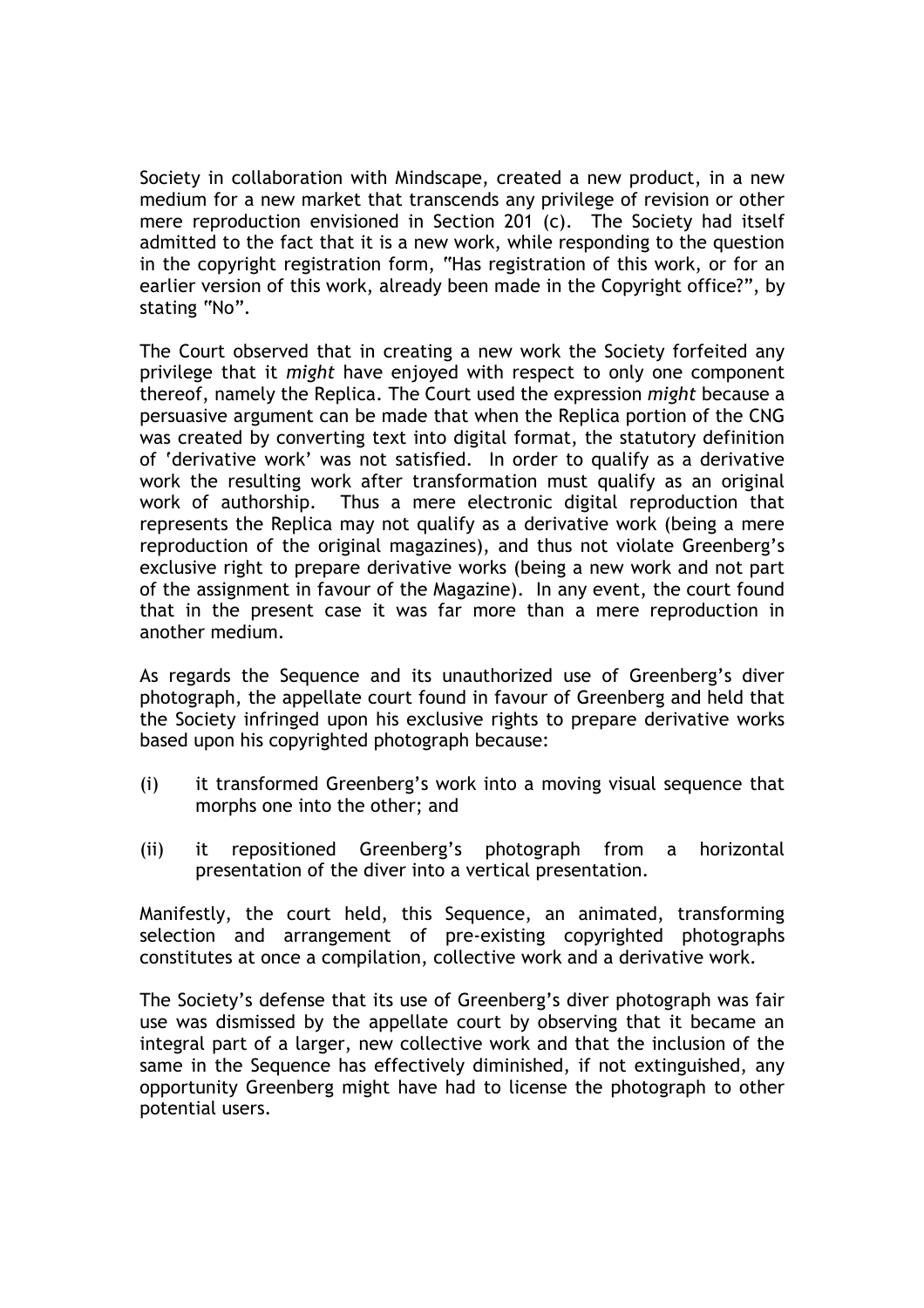The Society raised a further alternative contention that its use of Greenberg's photograph constituted a de minimis use and therefore not actionable. The appellate court opined that in assessing a de minimis defense, what is to be examined is the quality and quantity of the use and held that the subject photograph was both qualitatively and quantitatively significant to admit such a defense. Admittedly, all the 30 CD ROMs had the diver photograph as part of the sequence.

In the result, the appellate court concluded that the unauthorized use of the Greenberg photographs in the CNG compiled and authored by the Society constitutes copyright infringement that is not excused by the privilege afforded to the Society under Section 201 (c). Further, it found that the unauthorized use of Greenberg's diver photograph in the derivative and collective work, the Sequence, compiled by the Society, constitutes copyright infringement and that the proffered de minimis defense is without merit.

## **Would Tasini and Greenberg have won the case in an Indian court?**

The issue common to both *Tasini* and *Greenberg* was the interpretation of Section 201 (c) of the US Copyright Act vis-à-vis electronic reproduction of their individual copyrighted works in what the defendants claimed as "*part of that collective work"* or "*revision of that collective work"* as the case may be. On a pure dissection of the facts of both the cases, one would concur with the finding of the US Supreme Court and the Court of Appeals that the acts of the defendants were not covered under the privilege under Section 201 (c) of the US Copyright Act.

On facts, in both the cases, the work in dispute was held to be a new work (a derivative work in the *Greenberg* case and a new use of the work in *Tasini*), and, therefore, not covered by the privilege under Section 201 (c). Had the facts been different, or in other words, had the defendants in these two cases used the electronic medium to reproduce the exact replica of the collective works, be it the newspapers or the National Geographic Magazines devoid of any other copyrighted works or additions or frills, and assuming that the respective contracts gave the defendants rights to publish them in the electronic medium, the plaintiffs would have lost. May be they would never have sued! This is by virtue of the privilege conferred under Section 201 (c) of the US Copyright Act, which balances a publisher's copyright in a collective work to accommodate a freelancer's copyright in his contribution to the collective work.

*Freelancer's copyrights under Indian law*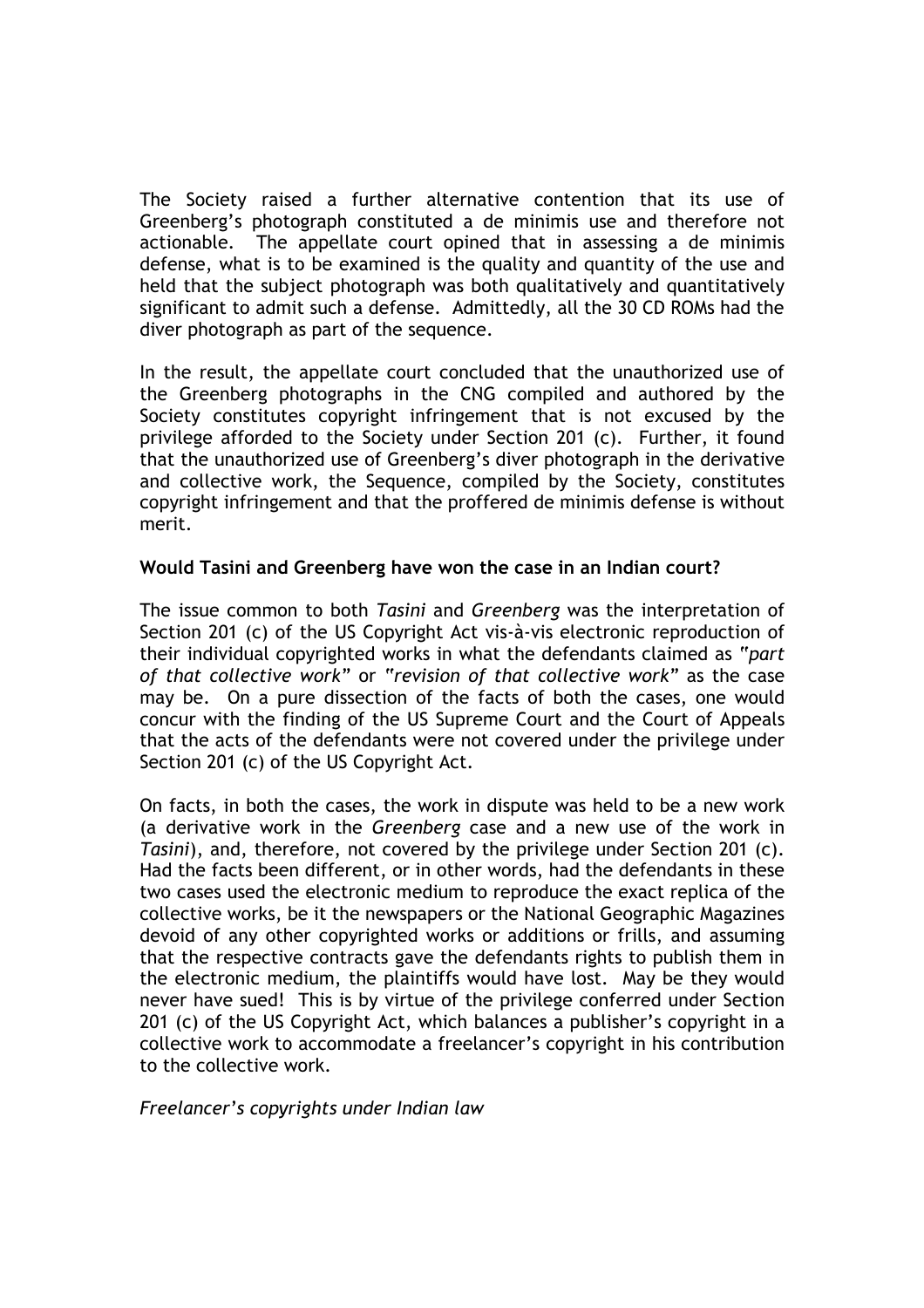Does the Indian Copyright Act, 1957 ("the Act") have a similar provision which balances a freelancer's copyright in his contribution to a collective work with that of the publisher's copyright in the collective work? The Act does not define a 'collective work'. However, it seems that such work being a compilation would fall within the meaning of "literary work" under section 2 (o) of the Act. Section 17 of the Act states that the author of a work shall be the first owner of the copyright therein. However, proviso (a) of Section 17 of the Act states as follows:

 "in the case of a literary, dramatic or artistic work made by the author in the course of his employment by the proprietor of a newspaper, magazine or similar periodical under a contract of service or apprenticeship, for the purpose of publication in a newspaper, magazine or similar periodical, the said proprietor shall, in the absence of any agreement to the contrary, be the first owner of the copyright in the work in so far as the copyright relates to the publication of the work in any newspaper, magazine or similar periodical, or to the reproduction of the work for the purpose of its being so published, but in all other respects the author shall be the first owner of the copyright in the work"

The said proviso (a) relates to contracts of service and the operative parts of the proviso in this context are "*the said proprietor shall, ………. be the first owner of the copyright in the work in so far as the copyright relates to the publication of the work in any newspaper, magazine or similar periodical, ………. but in all other respects the author shall be the first owner of the copyright in the work*". The Act is peculiarly and inexplicably silent about contracts for service vis-à-vis works other than works of photograph, painting, portrait, engraving or a cinematograph film [proviso (b)]. The only consolation available to freelance authors would be the main section 17. This leaves the question of ownership in other categories of works to be determined by way of contractual assignment. It would be interesting to note that under the current UK law, the basic rules as to authorship have been clearly demarcated between commissioned works and works created in the course of employment extending across all categories of works.

An analysis of proviso (a) to Section 17 would, therefore, indicate that a contributor of a work to a newspaper, magazine or periodical shall be the owner of copyright in such work except in relation to the publication of the work in such newspaper, magazine or periodical or to the reproduction of the work for the purpose of its being so published. It is, therefore, seen that, in a very limited way, the Act balances the copyright of an author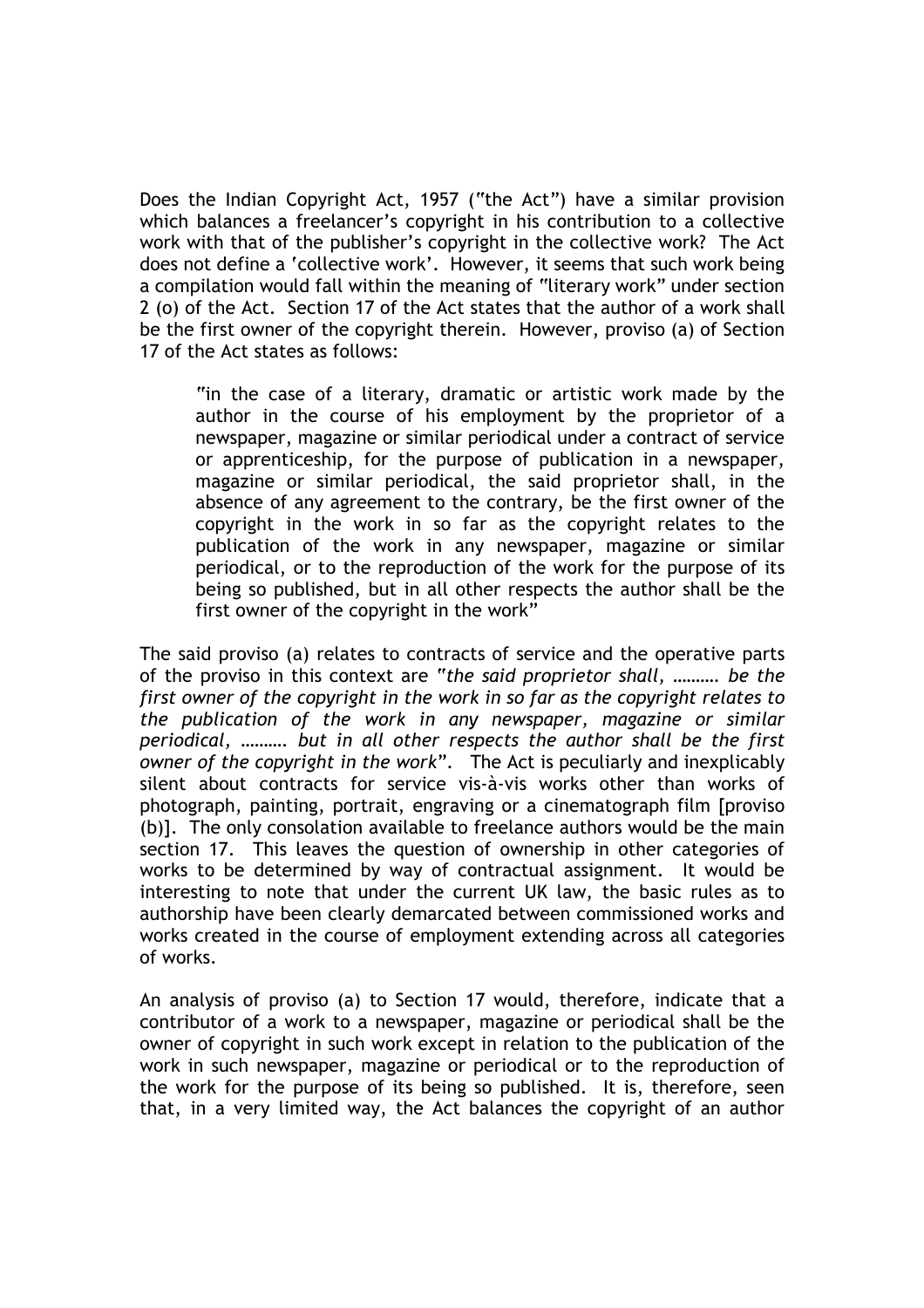(who is not a freelancer) in a contribution to a newspaper, magazine or periodical with the copyright of the publisher in such newspaper, magazine or periodical.

# *V.T. Thomas v. Malayala Manorama Co. Ltd, Cochin (AIR 1988 Ker 291)*

Unfortunately, there is dearth of case law in India on the scope and ambit of Section 17, in particular, proviso (a) to section 17. One case which is of relevance is the judgement of the High Court of Kerala in V.T. Thomas v. Malayala Manorama Co. Ltd, Cochin. This case was concerned with the rights of the cartoonist, Toms, employed by Malayala Manorama for drawing cartoon strips for their magazine Manorama. The cartoon characters 'Boban' and 'Molly' were conceived by Toms even before he took up employment with Malayala Manorama in 1961. After Toms left the magazine's employment in 1987, he started drawing cartoon strips for a rival magazine and Malayala Manorama sued him for copyright infringement on the basis that they, as employers, had copyright in the cartoon created. At the first instance Toms was injuncted by the District court vide an ex parte ad interim order from publication of the cartoons in the rival magazine. On appeal, the High Court of Kerala (per K. Sukumaran, J.) reversed the order of the District court and held that the plaintiff magazine could not claim any copyright on the cartoons created by Toms after the termination of his employment with the plaintiff magazine.

It was, however, observed by the High Court that if Malayala Manorama were to make a compilation of the cartoons drawn by Toms during his employment with them, it was permissible. This observation was made while confirming a similar view by the District court. It is submitted that the said observation is an incorrect interpretation of proviso (a) to section 17 of the Act. As explained before, the operative part of the proviso states that "the said proprietor shall, ………. be the first owner of the copyright in the work in so far as the copyright relates to the publication of the work in any newspaper, magazine or similar periodical", leaving the author employee the freedom to deal with and exploit other rights in the work as owner thereof. This would cover the right to issue a compilation of cartoons as a right different from and independent of those vested in the proprietor newspaper.

## *Definition of "adaptation" under Indian law*

One of the meanings of "adaptation" under Section 2(a) (v) of the Act is as follows: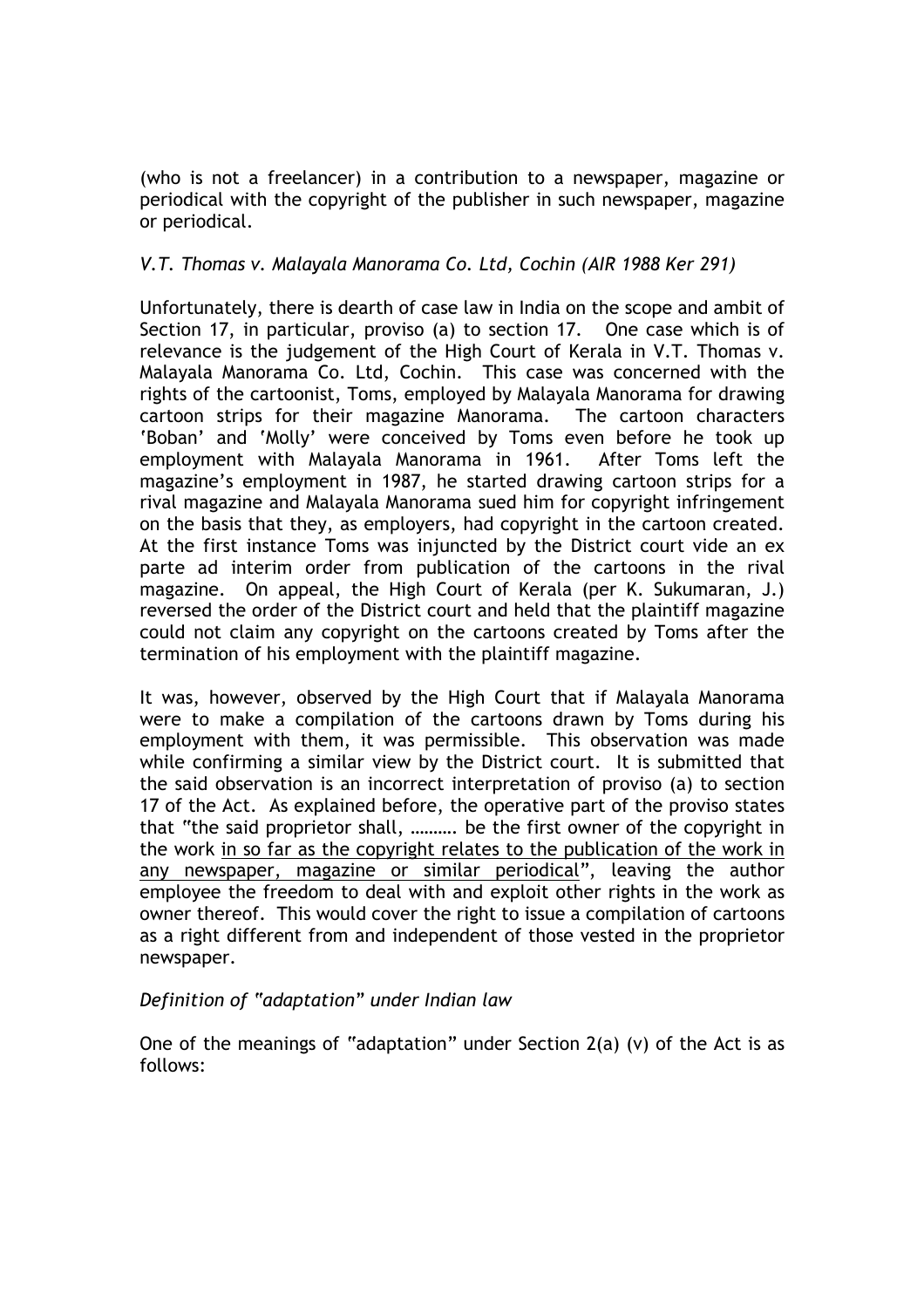"in relation to any work, any use of such work involving its rearrangement or alteration"

It is important to note that section 2(a) (v) refers to "any use of such work". Section 2 (a) (v) was introduced in the 1994 amendment of the Act.

Copyright in the adaptation of a work vests in the owner of a literary, dramatic or musical work, (not being a computer program) and an artistic work by virtue of the provisions of Section 14 of the Act. Further, the exclusive acts conferred upon a copyright owner under section 14 in respect of such works include the right to reproduce the same in any material form including the storing of it in any medium by electronic means and the same meaning of reproduction is applicable to adaptations.

In other words, the publisher of a magazine or a Newspaper (which would be a literary work) has the right under Indian law to rearrange or alter the work since such acts would be permitted under Section 2(a) (v) of the Act as an adaptation and publish the same in any form including electronic medium.

### *What does it entail?*

Would it mean that the publisher of a newspaper (in the absence of any contract to the contrary) can rearrange or alter the arrangement (like in the *Tasini* case) of the articles contributed to it by its employees or freelancers who have assigned their rights therein for purposes of publication in the newspaper? Would it further mean that the publishers can reproduce the articles in electronic medium since the section permits "any use of such work"? Well, a reading of Section 2(a) (v) with Section 14 of the Act seems to suggest that it is possible. Looked in that light, the plaintiffs in *Tasini* and *Greenberg* would have won their suits before an Indian court since what they did would be likely to be interpreted as a mere use of the work involving a re-arrangement or alteration. As owners of copyright in the literary work which is the newspaper or the magazine as the case may be, they are permitted to do so under Section 14 of the Act by virtue of being owners of the same.

## **Conclusion**

With the advent of Internet and electronic medium, the power of authors of copyrighted works to control their creations has become ineffectual thereby reducing their creations to a free-for-all status. The story of technology versus law is being repeated here except that this time the pace and the effect are unprecedented. There is a section of academicians and jurists who believe that the need of the hour is for copyright to take a back seat